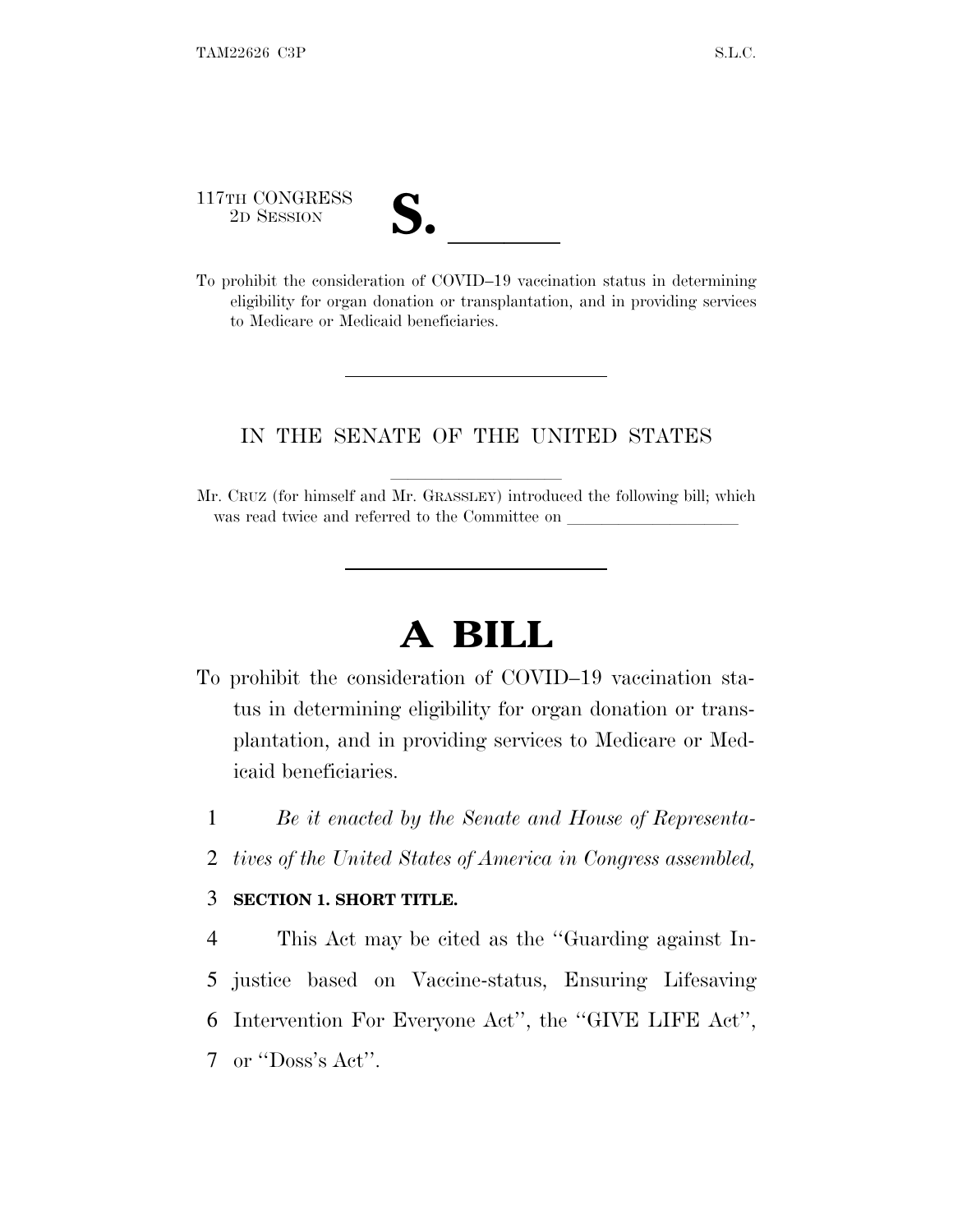## **SEC. 2. PROHIBITIONS.**

 (a) I<sup>N</sup> GENERAL.—Notwithstanding any other provi-sion of law—

 (1) no individual may be determined to be ineli- gible for organ donation or receipt of an organ transplant on the basis of the COVID–19 vaccina-tion status of the individual;

 (2) no individual may given a higher or lower priority for such a donation or receipt on such basis; (3) the incidence of COVID–19 positive rates in a geographic area or region, as determined by public health officials, may not be a factor in determining eligibility to donate organs or to receive organs; and

 (4) any provider who denies services to any in- dividual based on the COVID–19 vaccination status of the individual (other than services furnished by a skilled nursing facility (as defined in section 1819(a) of the Social Security Act (42 U.S.C. 1395i-3(a)), a nursing facility (as defined in section 1919(a) of such Act (42 U.S.C. 1396r(a)), a hospice program 21 (as defined in section  $1861(\mathrm{dd})(2)$  of such Act  $(42)$ 22 U.S.C.  $1395x(\mathrm{dd})(2)$ , or a long-term care facility) shall not be eligible for reimbursement under the Medicare program under title XVIII of the Social Security Act (42 U.S.C. 1395 et seq.), and Federal financial participation shall not be available for any